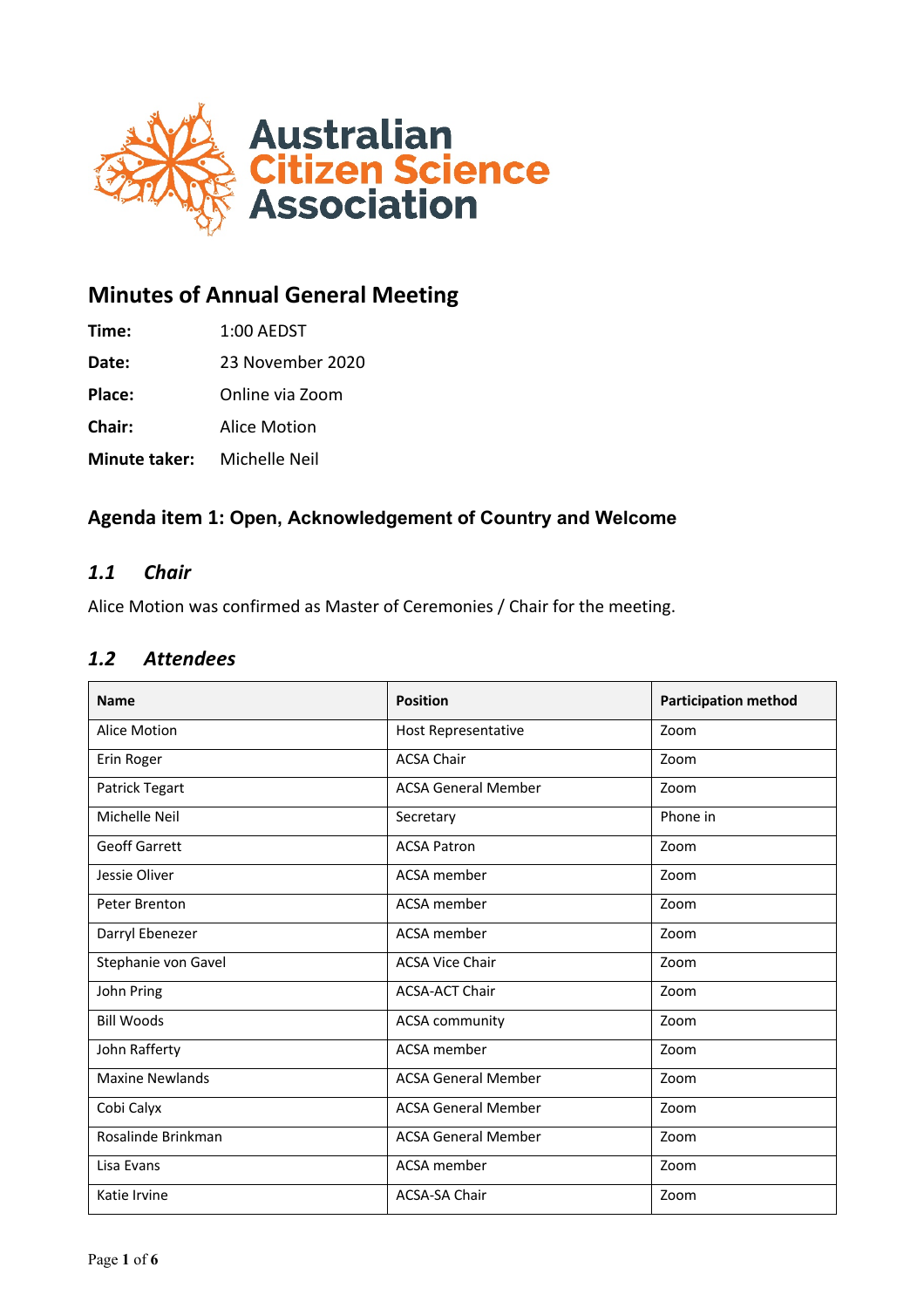| <b>Ellie Downing</b> | ACSA member                      | Zoom     |
|----------------------|----------------------------------|----------|
| Adam Woods           | ACSA member                      | Zoom     |
| Jennifer Loder       | <b>ACSA General Member</b>       | Zoom     |
| Jen Seevinck         | ACSA member                      | Zoom     |
| Peter Runcie         | ACSA member                      | Zoom     |
| Robert Lawrence      | ACSA member                      | Zoom     |
| Amy Slocombe         | <b>ACSA National Coordinator</b> | Zoom     |
| Kade Mills           | <b>ACSA-VIC Chair</b>            | Zoom     |
| Danielle Northey     | ACSA member                      | Zoom     |
| Marta Botta          | ACSA member                      | Phone in |

# *1.3 Meeting open*

The chair declared the meeting open at 13:17 and that a quorum was present.

# **Agenda item 2: Apologies / Proxies**

# *2.1 Apologies*

Andrew Viduka, Fam Charko, Dr Steve Hill, Col Lynam, Sue Bendel

# *2.2 Proxies*

John Pring (for Steve Hill) Erin Roger (for Col Lynam) Michelle Neil (for William Mabb)

# **Agenda item 3: Presentation of previous minutes**

#### *3.1 Confirmation of minutes*

| <b>Motion:</b>   | That the minutes of the previous AGM be accepted as true and correct. |
|------------------|-----------------------------------------------------------------------|
| Moved by:        | Jenn Loder                                                            |
| Seconded by:     | Stephanie Von Gavel                                                   |
| <b>Decision:</b> | Motion carried                                                        |

# *3.2 Matters arising from the previous minutes*

There were no matters arising.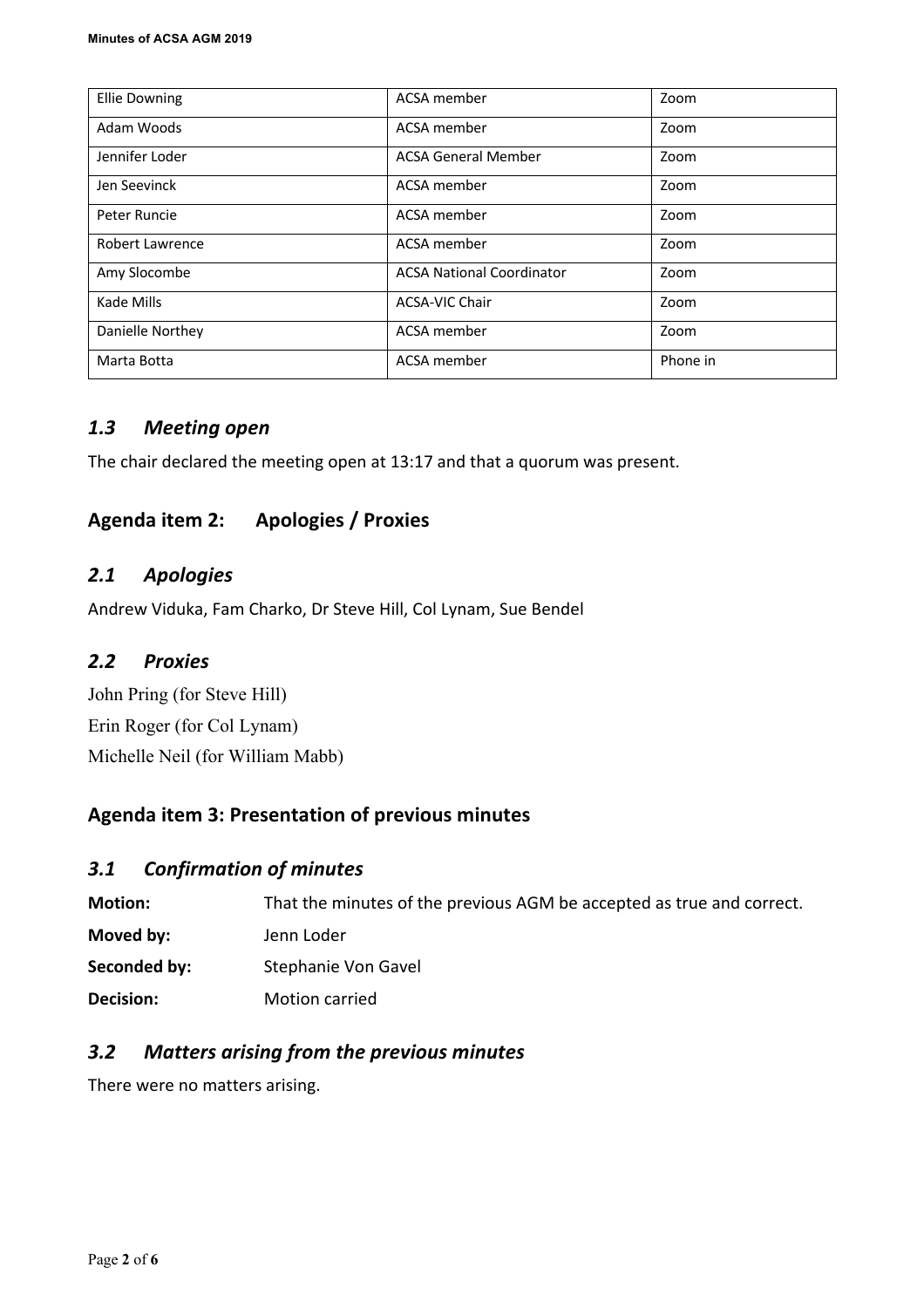# **Agenda item 4: Association reports**

| <b>3.1 Chair's Report</b> |                                                                                                                                                                                                                                                                                                                                                                                                                                                                                                                                                                                                                                                                                                                                                                                                                                                                                                                                                                                                                                                                                                                                                                                                                                                                                                                                                                                                                                                                                                                                                                                                                                                                                                                                                                                                                                                                                                                                                                                                                                                                                                                                                                                                                                                                                                                                                                                                                                                                                                                                                                                                                                                        |
|---------------------------|--------------------------------------------------------------------------------------------------------------------------------------------------------------------------------------------------------------------------------------------------------------------------------------------------------------------------------------------------------------------------------------------------------------------------------------------------------------------------------------------------------------------------------------------------------------------------------------------------------------------------------------------------------------------------------------------------------------------------------------------------------------------------------------------------------------------------------------------------------------------------------------------------------------------------------------------------------------------------------------------------------------------------------------------------------------------------------------------------------------------------------------------------------------------------------------------------------------------------------------------------------------------------------------------------------------------------------------------------------------------------------------------------------------------------------------------------------------------------------------------------------------------------------------------------------------------------------------------------------------------------------------------------------------------------------------------------------------------------------------------------------------------------------------------------------------------------------------------------------------------------------------------------------------------------------------------------------------------------------------------------------------------------------------------------------------------------------------------------------------------------------------------------------------------------------------------------------------------------------------------------------------------------------------------------------------------------------------------------------------------------------------------------------------------------------------------------------------------------------------------------------------------------------------------------------------------------------------------------------------------------------------------------------|
| Document/s tabled:        | Chair's Report                                                                                                                                                                                                                                                                                                                                                                                                                                                                                                                                                                                                                                                                                                                                                                                                                                                                                                                                                                                                                                                                                                                                                                                                                                                                                                                                                                                                                                                                                                                                                                                                                                                                                                                                                                                                                                                                                                                                                                                                                                                                                                                                                                                                                                                                                                                                                                                                                                                                                                                                                                                                                                         |
| Presented by:             | Erin Roger                                                                                                                                                                                                                                                                                                                                                                                                                                                                                                                                                                                                                                                                                                                                                                                                                                                                                                                                                                                                                                                                                                                                                                                                                                                                                                                                                                                                                                                                                                                                                                                                                                                                                                                                                                                                                                                                                                                                                                                                                                                                                                                                                                                                                                                                                                                                                                                                                                                                                                                                                                                                                                             |
| Key points:               | - Established the ACSA Bushfire working group to identify and promote<br>citizen science initiatives that would enable the broader community to<br>collect data to monitor the recovery after the 2019/2020 bushfires and<br>partnered with CSIRO and the Atlas of Living Australia to produce the<br>Citizen Science Bushfire Project Finder.<br>- Delivered job skills training for our members.<br>- Produced "Citizen Science and Covid-19", outlining how the Australian<br>community can stay positive, share experiences and contribute to science<br>and learning in the context of COVID-19. This led to a broader article in<br>'The Conversation'("How you can contribute to coronavirus research<br>without leaving the house") and follow-on radio interviews and media<br>exposure.<br>- Australia's first Citizen Science Postage Stamps were released in May<br>2020 after a proposal was put forward and developed by ACSA.<br>- Worked with UNESCO to support the development of a UNESCO<br>Recommendation on Open Science.<br>- Worked with TedEx EarthSchool to help identify opportunities to include<br>COVID-19-appropriate, globally-relevant, citizen science activities as part of<br>Earth School. Citizen science is one quest and features unique interactive<br>citizen science materials to connect kids with nature in diverse ways.<br>- Partnered with the NSW Natural Resource Commission to prepare a<br>Citizen Science Strategy for their state-wide Forest Monitoring Program.<br>- Formed a new partnership with the Minderoo Foundation Fire and Flood<br>Resilience Initiative to scale citizen science bushfire monitoring and embed<br>citizen science in broader disaster resilience planning and delivery.<br>- Helped shape global citizen science growth through participation in<br>initiatives such as the development of the Citizen Science Global<br>Partnership and numerous working groups and forums.<br>- Awarded the 2019 seed grants as a way of giving back and investing in our<br>members.<br>- ACSA chapters have held meetings, events and activities and supported<br>other initiatives in their region as they occur. Each chapter has reported<br>back to the Management Committee in our monthly meetings and posted<br>resources on our YouTube Channel.<br>- Distributed monthly general newsletters and quarterly membership<br>newsletters. Monthly general newsletter subscribers ticked over to 2,000<br>this year.<br>- ACSA has once again enjoyed strong media coverage, with both ACSA and<br>its representatives featured in news articles, on radio and in magazines. |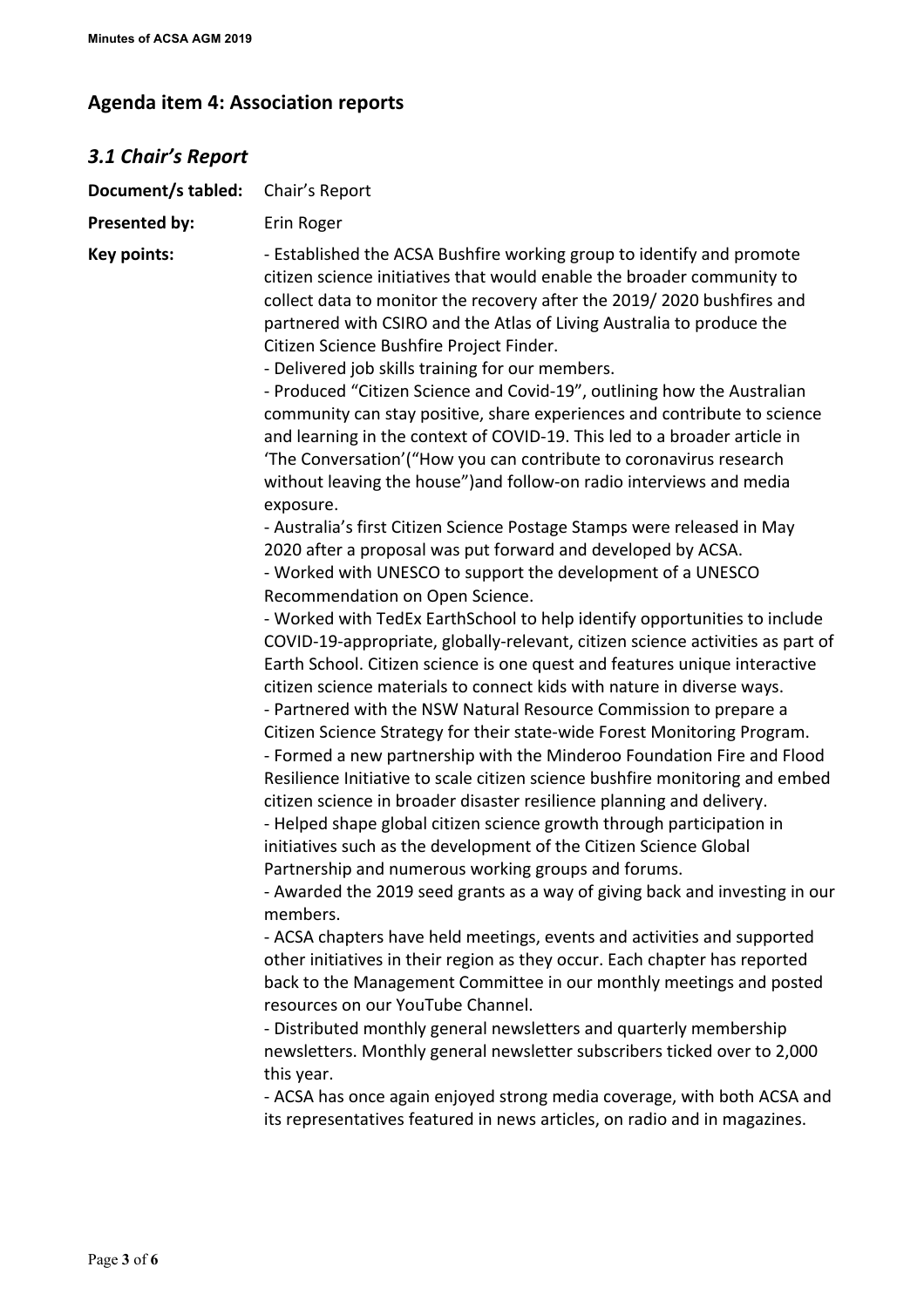Next Steps:

1. Organising a conference for 2021,

2. Ramping up grant and funding applications to ensure our sustainability as an association, and

3. Continuing to advocate and articulate the benefits of a coordinated, inclusive approach to citizen science.

#### **Action required and/or resolutions arising from the report:** Nil

 $\triangleright$  The Chair's report for the year ended 30 June 2020 was taken as carried.

#### *3.2 Treasurer's report*

| Document/s tabled:   | Financial Statements (2019/20); Auditor's Report (2019/20)                                                                                                                                                                                                                                                                                                                                                                                                                                                                                                                                                                |
|----------------------|---------------------------------------------------------------------------------------------------------------------------------------------------------------------------------------------------------------------------------------------------------------------------------------------------------------------------------------------------------------------------------------------------------------------------------------------------------------------------------------------------------------------------------------------------------------------------------------------------------------------------|
| <b>Presented by:</b> | Amy Slocombe                                                                                                                                                                                                                                                                                                                                                                                                                                                                                                                                                                                                              |
| <b>Key points:</b>   | - During the financial year there was an overall decrease in equity of<br>\$17,332.58 with ACSA's Total Equity standing at \$55000.33 at the end of<br>the year.<br>- Membership fees: \$15,488 (15% drop from last year – contributed by<br>COVID)<br>- Outgoing: Employment \$66,861 remains the highest expenditure<br>- Reduced requirements for meeting face to face by the MC meant that we<br>spent less than previously for MC meetings.<br>- Our main challenge is securing funding streams and support our ongoing<br>efforts. Treasurers report will be available online as well as our financial<br>position. |

#### **Action required and/or resolutions arising from the report: Nil**

 $\triangleright$  The Treasurer's report for the year ended 30 June 2020 was taken as carried.

# *3.2 Reviewer's report*

| Document/s tabled: | Reviewer's Report                                                                                                              |
|--------------------|--------------------------------------------------------------------------------------------------------------------------------|
| Presented by:      | Amy Slocombe (on behalf of Reviewer Alexandra Wilson)                                                                          |
| Key points:        | -"Proper accounting and records have been kept and the review was<br>conducted in accordance with the Act." - Reviewers Report |

#### **Action required and/or resolutions arising from the report:** Nil

 $\triangleright$  The Reviewer's report for the year ended 30 June 2020 was taken as carried. Moved by John Pring. Seconded by Patrick Tegart.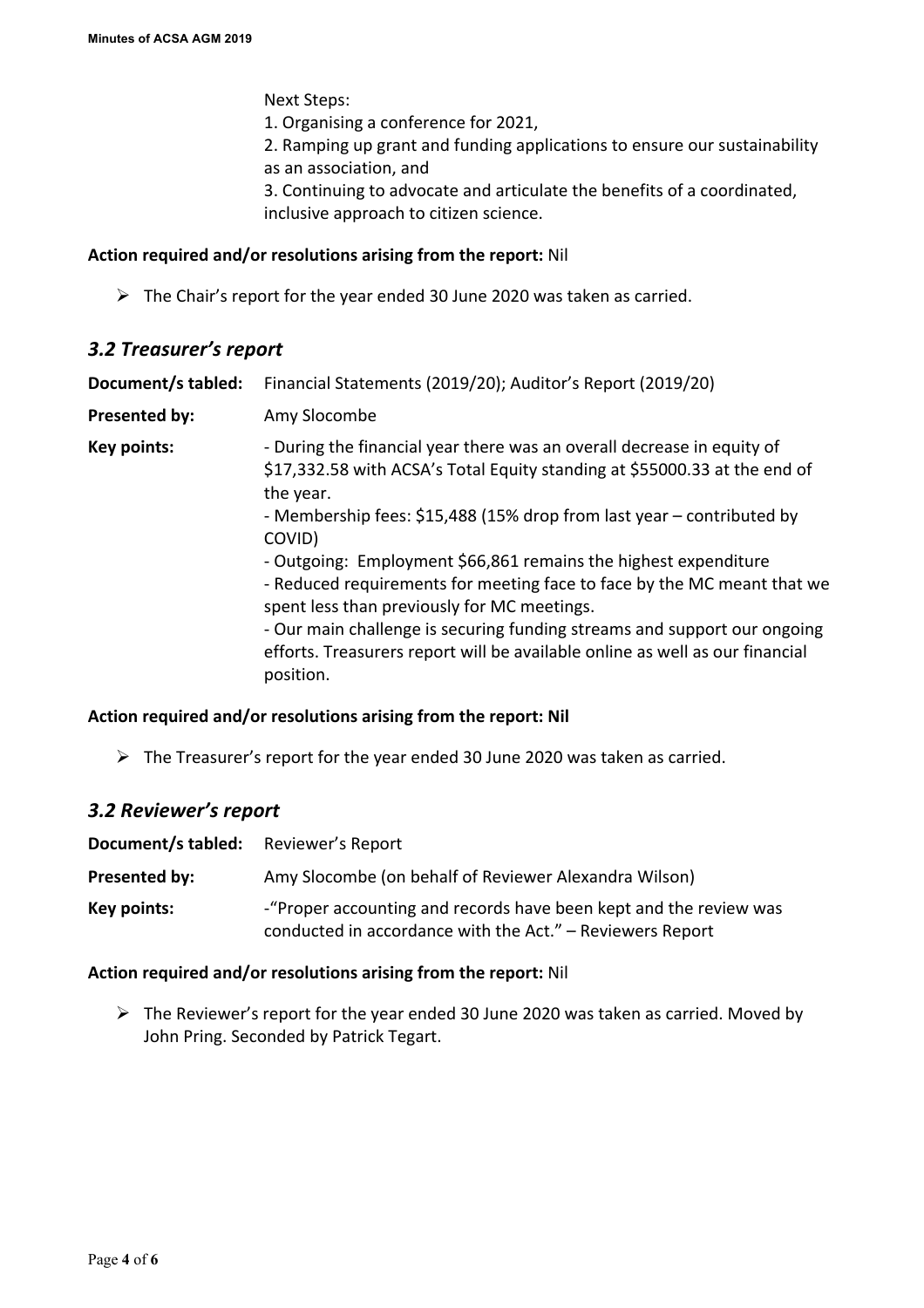### **Agenda item 5: Guest Speaker**

| Document/s tabled: | Nil                                                                                                         |
|--------------------|-------------------------------------------------------------------------------------------------------------|
| Presented by:      | Dr Alice Motion                                                                                             |
| Key points:        | Thank you to Dr Erin Roger! Presented by Stephanie von Gavel with guest<br>appearance with Dr Geoff Garret. |

# **Agenda Item 6: Election of Management Committee members**

**Presented by:** Erin Roger

#### *Expiring/vacant committee memberships*

The terms of appointment for the following people expired or were declared vacant:

- Erin Roger (Chair)
- Stephanie von Gavel (Vice Chair)
- Rosemary Race (Treasurer)
- Michelle Neil (Secretary)
- Patrick Tegart (General Member)

#### *Nominations*

Alice advised that nominations in writing were received prior to the meeting for the following people:

- $\bullet$  Chair No nominations
- Vice Chair Stephanie von Gavel (ACT)
- Secretary Alysoun Boyle (NSW); Bill Flynn (SA)
- Treasurer Peter Runcie (NSW)
- General Member Lisa Evans (WA); John Rafferty (VIC)

#### *Result*

An election was held by an online vote. There were 65 valid votes. The following people were elected to the Management Committee:

- Alysoun Boyle, NSW Secretary
- Lisa Evans, WA General Member

# **Agenda item 7: Any Other Business**

The Chair invited all those present to raise any matters of relevance that may not have been dealt with on the agenda.

- Ø Public Liability Insurance *(notification that ACSA holds appropriate Public Liability Insurance)*
- $\triangleright$  There were no other items of business raised.

# **Agenda item 8: Meeting close**

The meeting was declared closed at 1:48 PM AEDT Monday 23<sup>rd</sup> November 2020.